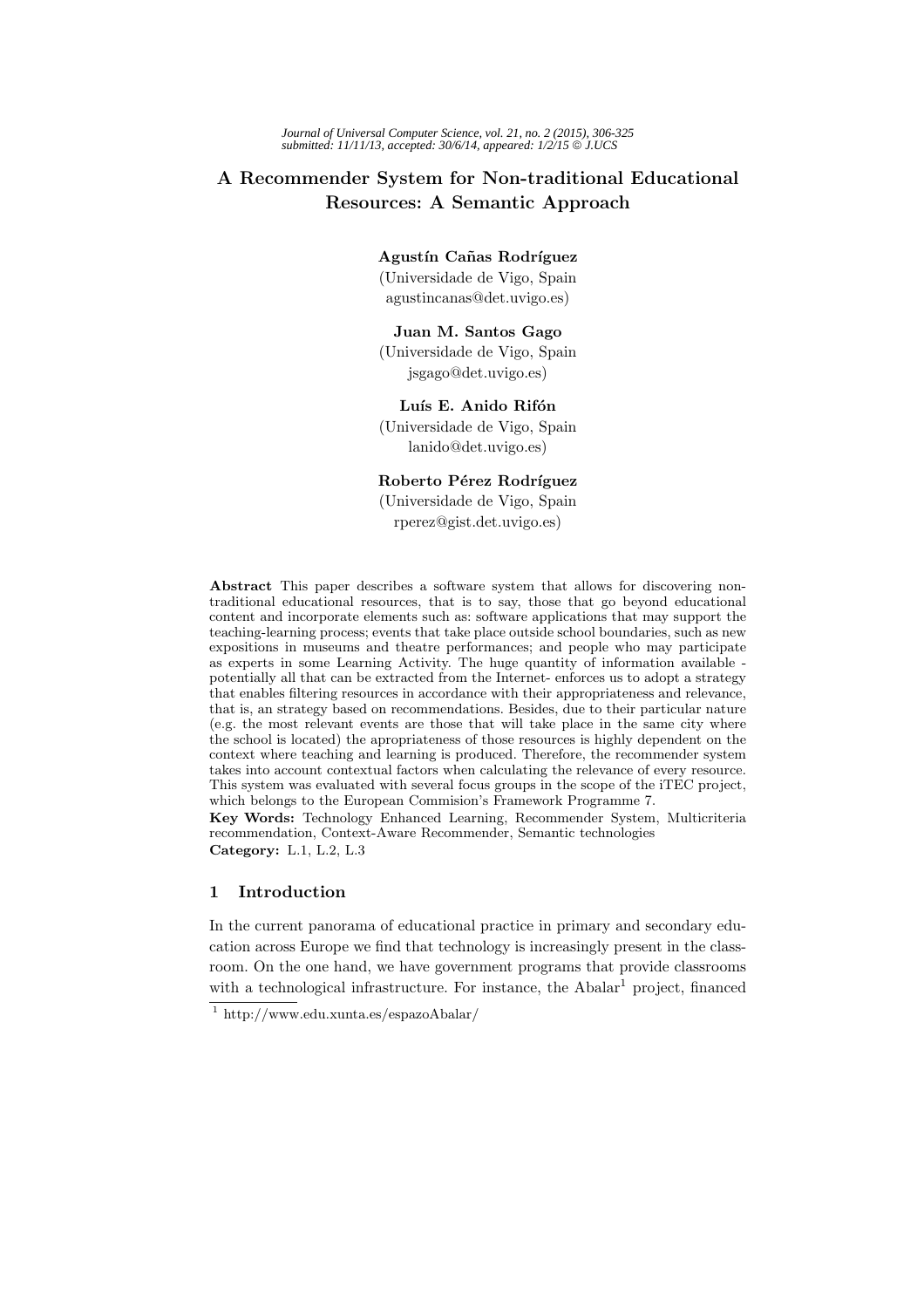by the Galician Ministry of Education provides classrooms with an interactive digital whiteboard, Wi-Fi Internet connection, and a laptop per student, in which a Linux distribution comes already installed and ready to be used. On the other hand, students themselves, usually have mobile devices such as smartphones and tablets and carry them everywhere, including the classroom.

In addition to hardware resources, nowadays we find an enormous amount of free software resources, ready to be used in the educational practice. Besides standalone applications, we can use many applications in the cloud, both from personal computers and mobile devices. Complete suites as that of Google<sup>2</sup> are freely available with zero cost, ready to be used in the educational practice [Herrick, 2009, Patterson, 2007].

But the resources that may be used in the educational practice are not limited to hardware and software ones. Many everyday events, specially cultural events, may have an educational value. As [Redding et al., 1997] states:

*"Stimulating the child's desire to discover, to think through new situations and to vigorously exchange opinions, is fostered also by family visits to libraries, museums, zoos, historical sites and cultural events."*

We might think, for instance, about events such as theatre performance and lectures that may be very relevant to illustrate some points of the curriculum and that can certainly be used during the educational practice. If there is a free performace of Hamlet in our city, why do not use it as a resource for the subject of literature, especially if Shakespeare is in the curriculum? In a similar way, experts on some matters are the best people to explain certain concepts. A doctorate student that is making its Ph.D in the area of genetic research might result very inspiring for secondary education students during their biology class.

In this context is born the iTEC project, which is the flagship FP7 project in the education area, financed by the European Comission with 12 million euros. iTEC tries to contribute to the conception of the classroom of the future, in which technology is complemented with the most innovative pedagogical approaches, which entail a major level of dynamism in the educational practice. Thus, iTEC promotes an educational practice in which students interact in small projects which include participation in events, speeches with experts, and all that seasoned with the use of technology.

In order to achieve a step along the path toward iTEC's objective we found an initial dificulty: how do we select the technologies, events, and experts that will take part in an educational experience? Firstly, there is no central directory of technologies, events, and people at an European level, in such a way that a teacher may make searches in it. And, secondly, in case it may exist, the dificulty

<sup>2</sup> http://www.google.com/enterprise/apps/education/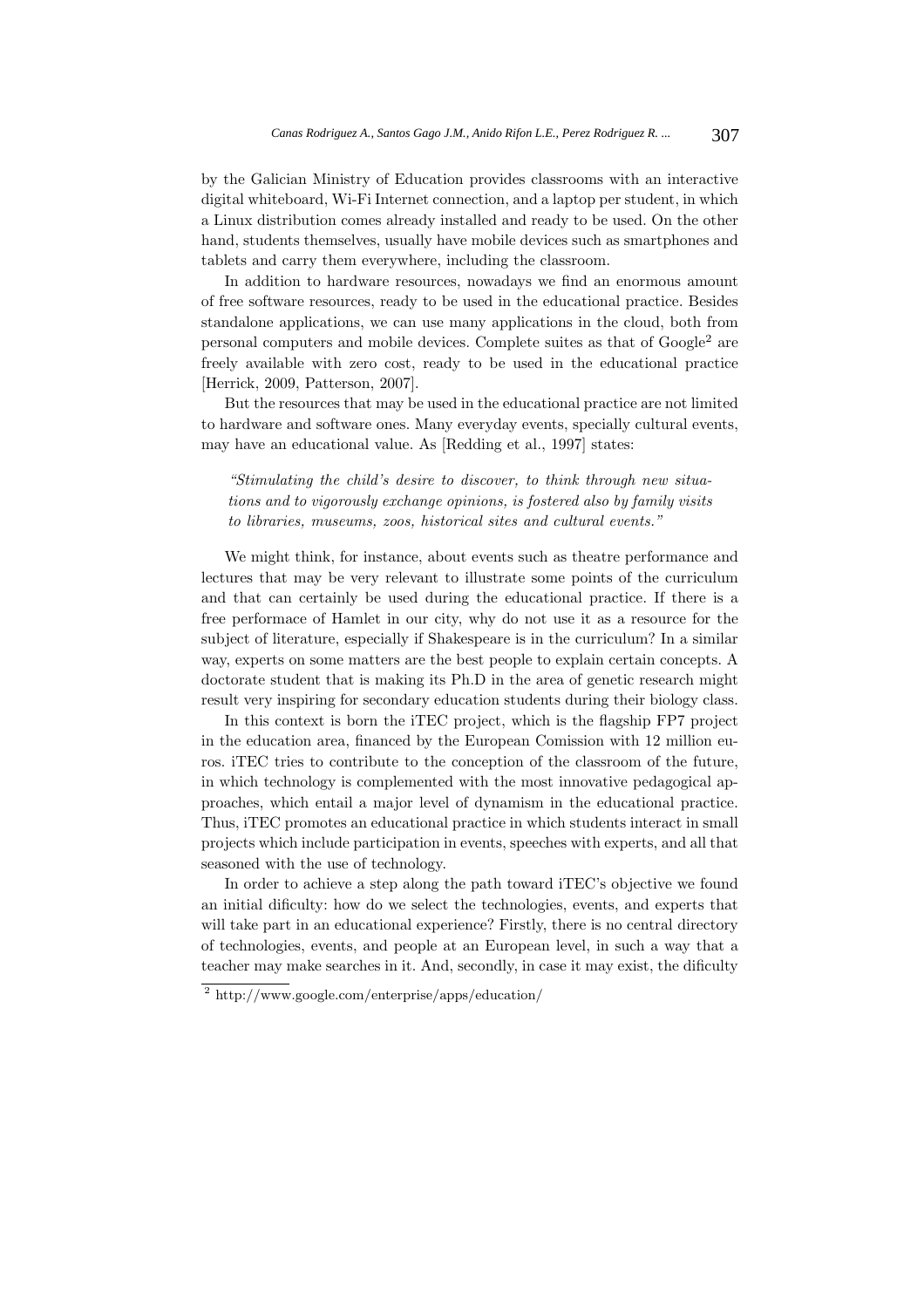#### 308 *Canas Rodriguez A., Santos Gago J.M., Anido Rifon L.E., Perez Rodriguez R. ...*

of selecting technologies, events, and experts among an enormous offer would be very difficult.

In iTEC, a series of directories in which you can register technologies, and also events and experts, were developed. They are part of the so called iTEC Cloud. Thus, the Composer [iTEC Project, 2012] includes a directory for hardware and software technologies; the P&E Directory [Van Assche, 2012], as it name hints, enables to register educational events as well as experts in some knowledge area; and the Widget Store [Griffiths et al., 2012] is a repository of widgets ready to be used in the educational practice.

In order to solve the problem of the selection of technologies, events, and experts among a very high offer, the iTEC project proposes the SDE, which is conceived as an artificial intelligence agent that uses Semantic Web data, and that has among its objectives to act as a recommender ([Section 2] provides some hints about recommender systems). Thus, during the planification of the educational practice, a teacher may use the recommendations that come from the SDE in choosing the most appropriate technologies, events, and experts. [Section 3] discusses the SDE.

In order to conceptualise the elements that take part in the educational practice an ontology was conceived, and its final version is the result after several iterations of revisions by Control Boards<sup>3</sup>. We present a brief overview of its most relevant concepts. The identification of the most relevant factors in the recommendation algorithm, as well as their initial weights, result from several iterations of revisions by Control Boards. The AI agent provides an API that enables client applications to integrate its recommendations. These client applications are editors that allow teachers for designing their educational practice. So far, one client application has successfully integrated recommendations from the SDE: the Composer, that is part of the iTEC Cloud.

To date, we conducted two experiences to evaluate the SDE with teachers as end-users of this application. The first one on 18th June 2013 took place in Bolton (England), with end users. The second one took place on 29th and 30th October 2013 in Oulu (Finland). [Section 4] explains some points about those experiences as well as a design for futher evaluations. The paper finishes with some conclusions and future work.

# **2 Background**

As [Ricci et al., 2011] state:

*"Recommender Systems are software tools and techniques providing suggestions for items to be of use. The suggestions provided are aimed at*

<sup>3</sup> Control Boards members are experts in the domain and knowledge engineers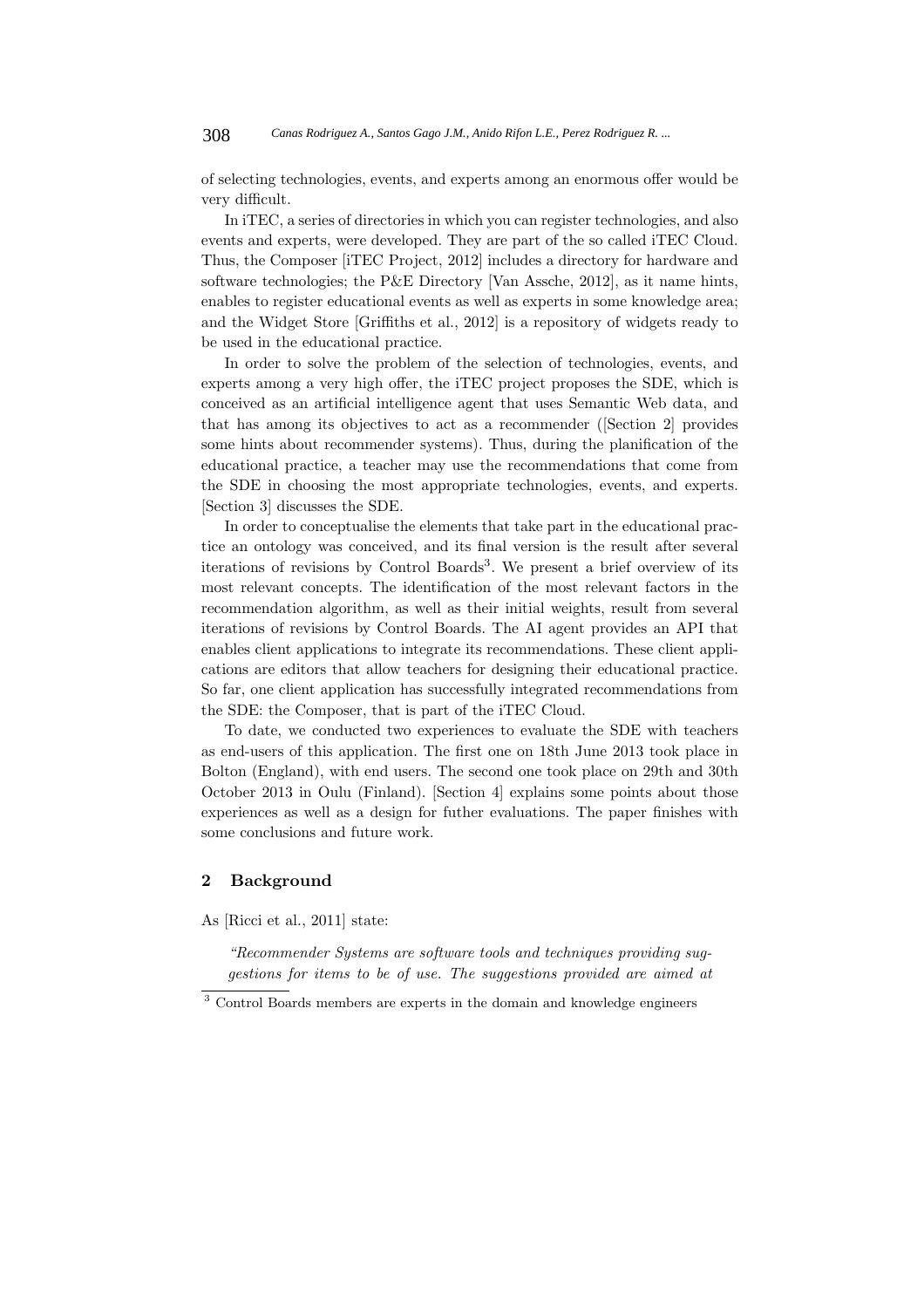# *supporting their users in various decision-making processes, such as what items to buy, what music to listen to, or what news to read."*

Traditionally, users of recommendation systems provide ratings for some of the items, and the system uses these ratings for the items not yet assessed [Resnick and Varian, 1997]. This approach is fairly flexible insofar as the output parameters are concerned, but is limited if we consider the input information available, as it does not consider, among other things, systems basing their recommendations on objective information about the items to be recommended. Presently, we may apply the term recommender to any system offering personalized recommendations or being able to guide the user in a personalized way, selecting the most useful services from a variable-sized collection [Burke, 2002]. Indeed, the main differences between a recommender and a search engine (or an information retrieval system) are related to the level of interest or utility of the retrieved items (recommendations). Recommendations has a clear social attractiveness even before the deployment of the information society, and they became basic building blocks of new online applications, mainly for electronic commerce and digital leisure services.

Recommendation algorithms use techniques from Artificial Intelligence, Data Mining, Statistics or Marketing, among many others. Traditionally, according to the methods and algorithms used, recommendation systems are classified as: Content-based recommenders [Pazzani and Billsus, 2007], Collaborative filtering recommenders [Schafer et al., 2007] and, combining both approaches, Hybrid recommender systems [Burke, 2002]. This classification is a very generic one and it is strongly tied to the interaction of a user with a recommender system, i.e. their preferences on the items to be recommended and their relationships to other users. In spite of being the most frequent classification in the literature, for us it is preferrable to focus on a classification which has specially into account the sources of data which the system relies on, as well as the use that the information receives. Following this approach, [Burke, 2002] distinguishes between five types of recommenders:

- **Collaborative recommendation** The most familiar, most widely implemented and most mature. These systems aggregate ratings or recommendations of objects, recognize commonalities between users on the basis of their ratings, and generate new recommendations based on inter-user comparisons.
- **Demographic** Recommenders in this category aim to categorize the user based on personal attributes and make recommendations based on demographic classes.
- **Content-based** The objects of interest are defined by their associated features. These systems learn a profile of the user's interest based on the features present in objects the user has rated.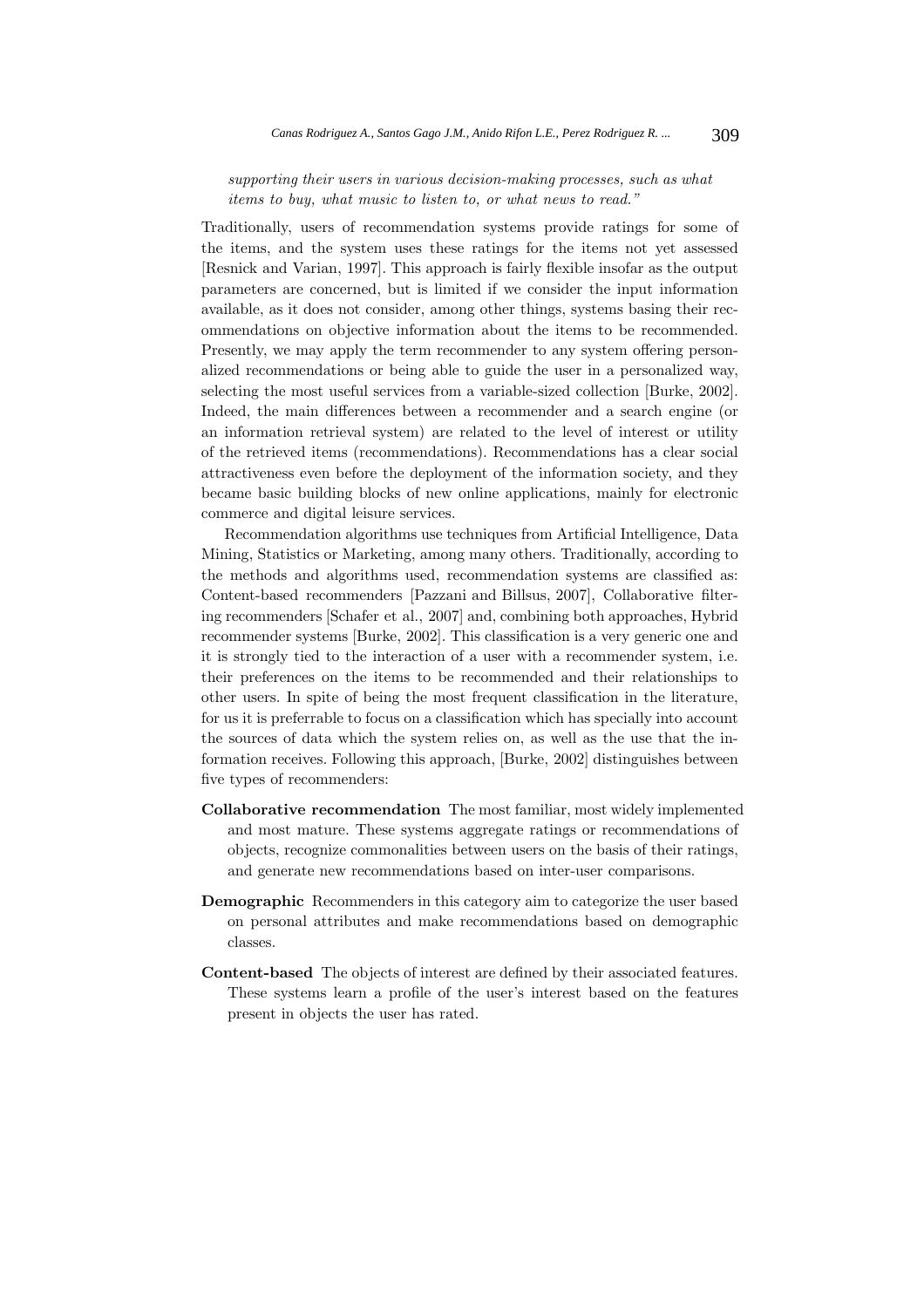- **Utility-based** They make suggestions based on a computation of the utility of each object for the user. In these systems the central problem is how to create a utility function for each user.
- **Knowledge-based** These recommenders attempt to suggest objects based on inferences about a user's needs and preferences. Their approaches are distinguished in that they have functional knowledge: they have knowledge about how a particular item meets a particular user need, and can therefore reason about the relationship between a need and a possible recommendation.

Once we have established a definition and classification of recommender systems that is adequate for our proposal, we want to highlight three conceptual approaches that we have taken into account when developing our proposal: multicriteria recommender systems, context-aware recommender systems and semantic recommenders. Those approaches are transversal to the types of recommenders previously presented and they try, respectively, to establish mechanisms for defining a utility function that takes into consideration several factors, to consider the context where a recommendation is produced, and to improve knowledge representation using semantic technologies. Below, we go deeper on each one of them.

#### **2.1 Multicriteria recommender systems**

In traditional recommender systems, the utility function considers only one criteria, typically a global evaluation of resources or a valoration from the user. Depending on the systems under consideration, the utility function may be a valid approach though it is rather limited, since the utility of a given element for a particular user may depend on multiple factors. Having that into consideration, in the past few years the study of multicriteria recommender systems has risen [Lakiotaki et al., 2011, Lakiotaki et al., 2008, Plantié et al., 2005].

Multiple Criteria Decision Analysis (MCDA) is a very mature and active research area [Figueira et al., 2005]. It focuses on studying methods and management processes in systems with multiple conflicting criteria in order to identifying the best possible solution from a set of available alternatives. Starting from research and theories from that area, [Adomavicius and Tuzhilin, 2011, Lakiotaki et al., 2011, Liu et al., 2011] propose to approach the problem of recommendations as one of MCDA, following the methodology that was developed by [Roy, 1996] for modelling these kind of problems. In accordance with it, there are four stages/levels of analysis when implementing the decisor: object of decision, family of criteria, global preferences model, and support for the decisionmaking process.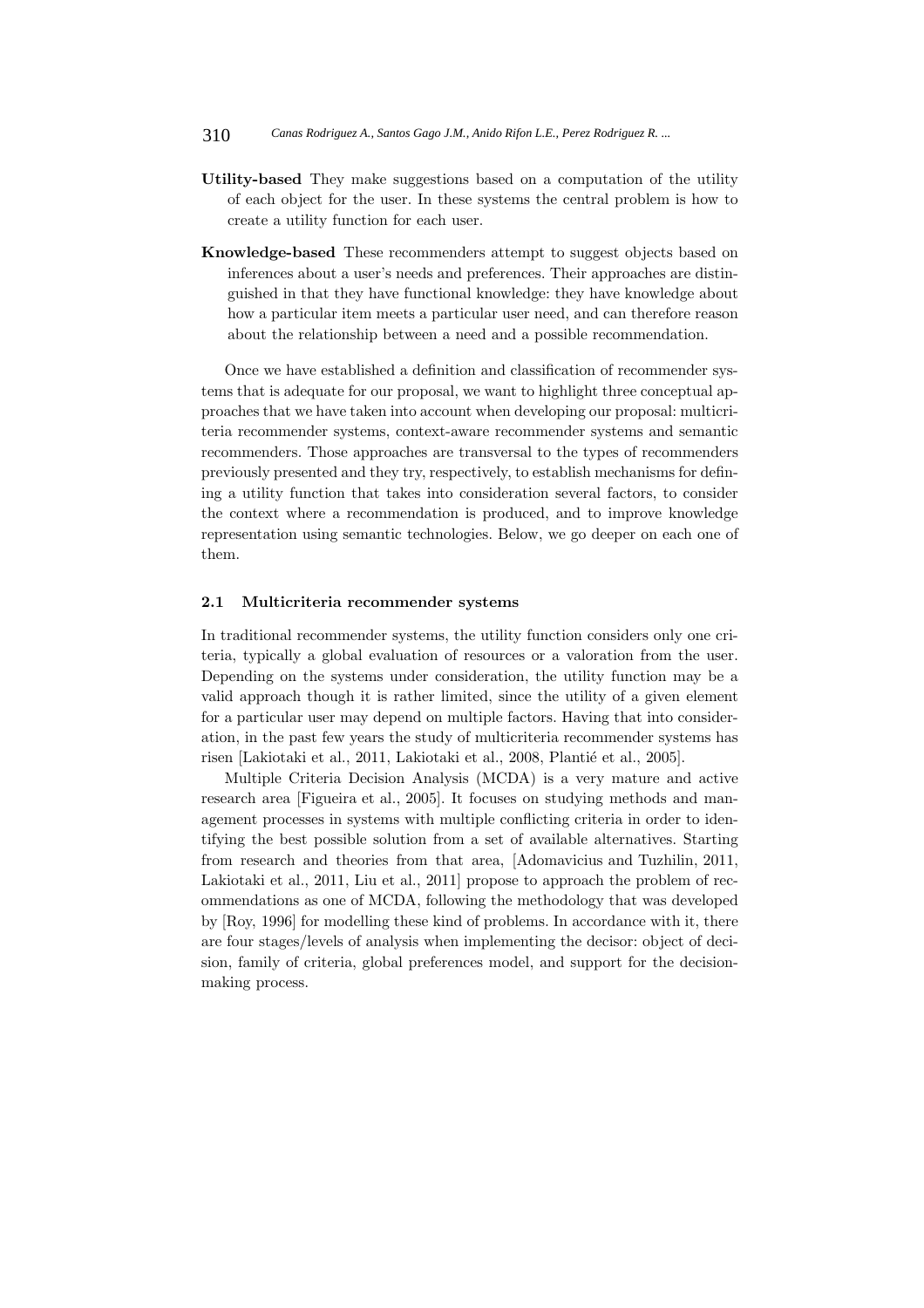### **Level 1. Object of decision**

Definition of the purpose of the decision system to be developed among those below:

- **–** *Choice*: to select the most appropriate elements for a given user.
- **–** *Sorting*: to classify all the elements available into categories, according to their appropriateness for a given user.
- **–** *Ranking*: to sort the elements according to their appropriateness for a given user, to provide a sorted list, from best to worst alternative.
- **–** *Description*: to describe the appropriateness of an element according to the rating criteria.

### **Level 2. Family of criteria**

The suitability of alternatives is analysed in accordance with a family of criteria for each user, in order to modelling their characteristics and attributes. In recommender systems, these criteria may be the characteristics of an element or the multiple dimensions in which it can be evaluated. [Jacquet-Lagrèze and Siskos, 2001] identified the types of criteria most frequently used, i.e. measurable, ordinal, probabilistic and fuzzy. Anyway, in order to taking informed decisions based on multiple criteria, it is necessary to identify a consistent family of criteria (according to Roy's definition).

#### **Level 3. Global preference model**

In this stage it is necessary to develop a model of preferences that, having into account decision-making issues, allows for aggregating the different criteria for expressing preferences among the different alternatives in a set of elements. According to [Jacquet-Lagrèze and Siskos, 2001, Vincke, 1986] we can differentiate between four categories of modelling approaches:

- **–** *Multi-Objective Optimization models*: criteria are expressed as multiple constraints of a multiobjective optimization problem. We may cite [Malekmohammadi et al., 2011] among the solutions using this model.
- **–** *Multi-attribute utility/value theory (Value-focused)*: a value system is built to aggregate preferences for each criterion. After that, these marginal preferences are aggregated into a single utility function. These solutions are typically named MAUT (Multi-Attribute Utility Theory) or MAVT (Multi-Attribute Value Theory). Contributions based on this technique: [Abbas, 2010, Lakiotaki et al., 2011].
- **–** *Outranking approaches*: the main idea behind this approach is that a complete classification of solutions is not always needed to assist decision. It is based on a set of decisions for pairs of elements to obtain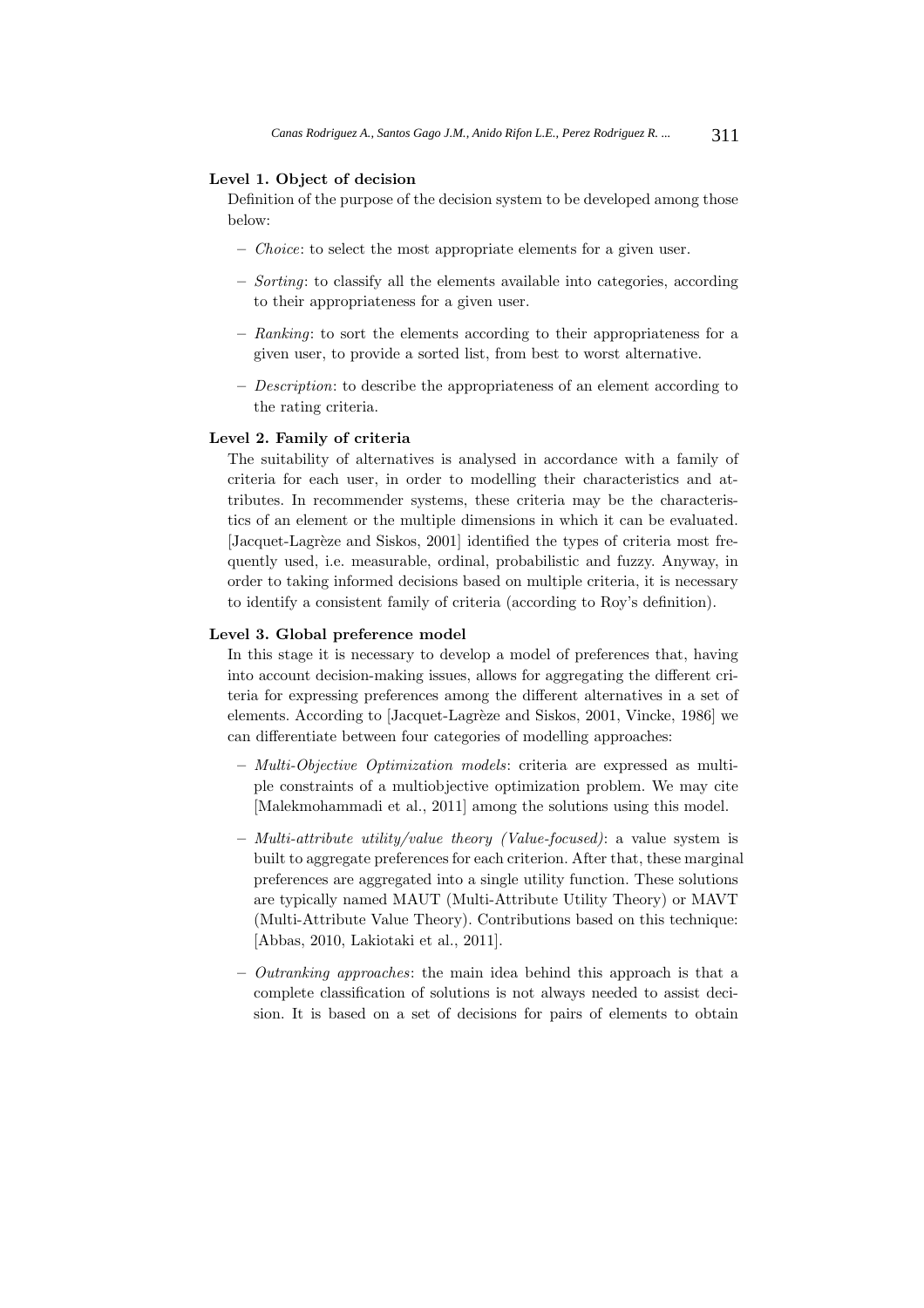binary relations in a decision set. In this way, relations such as "a" is incompatible with "b", "a" is preferred to "b" or "a" and "b" are equivalents insofar as preferences are concerned are possible. Contributions based on this technique: [Doumpos et al., 2009].

**–** *Preference disaggregation models*: the preference model is inferred from global preferences by analysing past decisions. In many cases, these models are considered as sub-models from one of the models discussed above, as they try to infer the model in a concrete way, typically value function or outranking relations. Contributions based on this technique: [Fernandez et al., 2009].

#### **Level 4. Decision support process**

Once finished the steps above, it is necessary to design and implement processes, methods or systems, so that the decisor may select the adequate set of alternatives. According to [Adomavicius et al., 2011], we can identify three MCDM recommender types:

- **–** *Multi-attribute content preference modelling*: they interpret and model multi-attribute descriptions provided by users on an element to use them to recommend elements most adapted to their preferences.
- **–** *Multi-attribute content search and filtering*: users are allowed to specify their preferences for certain attributes through search processes. From the data obtained, they recommend elements satisfying the search and/or filtering criteria most adapted to users' preferences.
- **–** *Multi-criteria rating-based preference elicitation*: user preferences are collected from the element ratings according to several criteria. Recommendations to specific users are based on their own ratings and other users' ratings.

According to this classification, and after analysing the behaviour of classical recommenders, we could say that most of them may be studied as multicriteria recommendation systems; mainly in the case of knowledge-based and contentbased systems due to the way they model users and elements.

#### **2.2 Semantic recommender systems**

The term semantic recommender system is normally used when, in a traditional recommender, we use semantic web technologies in order to represent and process information of users and/or elements with high level descriptions. According to this definition, we might think of content or knowledge based systems; nevertheless, semantic technologies are also used for collaborative recommender systems (e.g. [Martín-Vicente et al., 2012, Shambour and Lu, 2011]).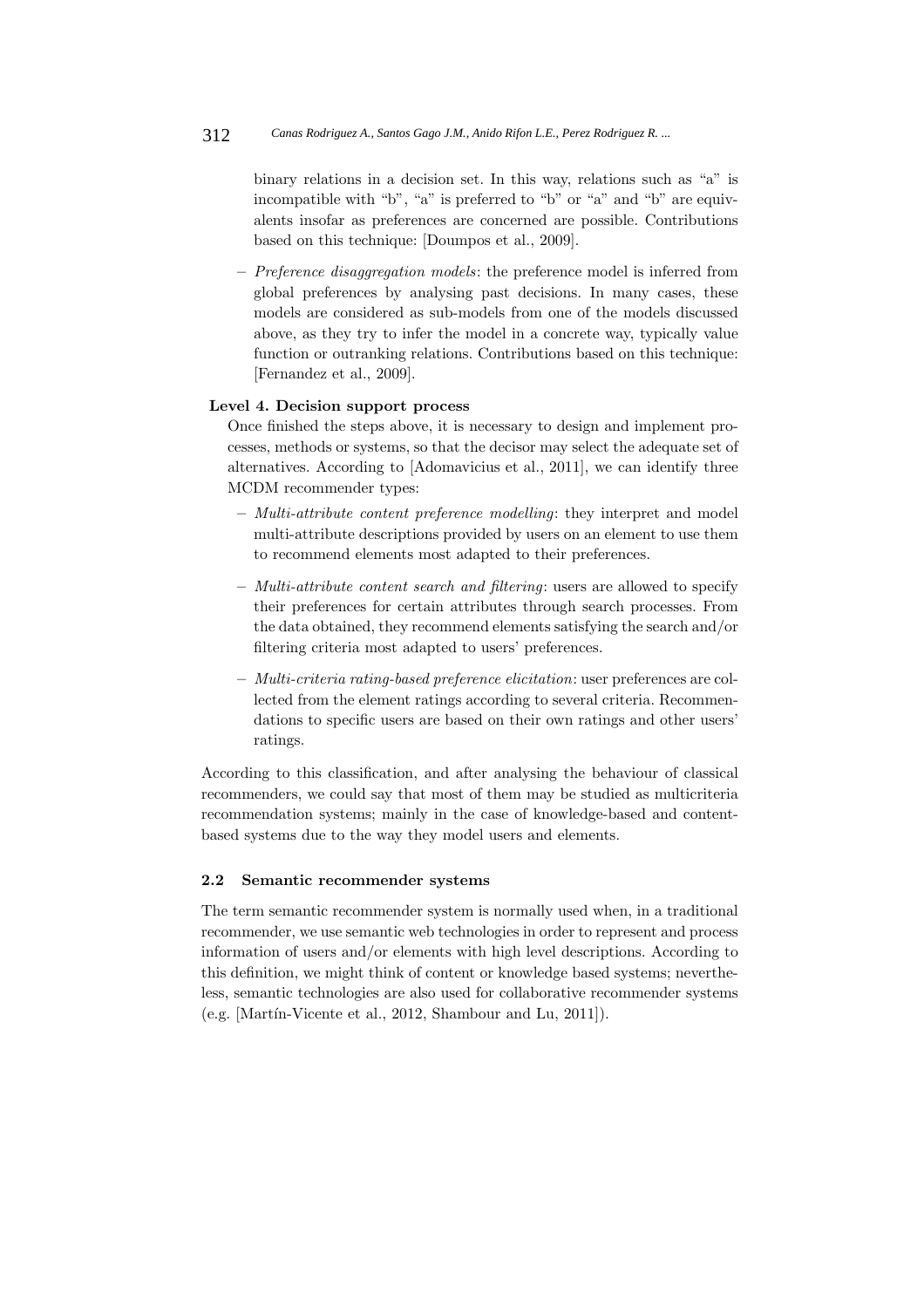#### **2.3 Context-aware recommender systems**

Context is a very broad concept that has been studied across different research disciplines, including computer science, cognitive science or organizational sciences, among others. Looking for a formal definition, it can be stated that context is a set of circumstances that form the setting for an event, statement or idea, and in terms of which it can be fully understood [Oxford University Press, 2012].

# **3 A recommender system for non-traditional resources based on a teacher-centered learning context**

"Technology enhanced learning (TEL) aims to design, develop and test socio-technical innovations that will support and enhance learning practices of both individuals and organizations. It is therefore an application domain that generally covers technologies that support all forms of teaching and learning activities"[Manouselis and Costopoulou, 2007]

Due to the proliferation of online educational resources, and the ease of access to them through platforms such as MERLOT [California State University, nd], LRE [European Schoolnet, nd] or OER Commons [ISKME, nd], in the past few years a lot of researching effort has focused on recommender systems in TEL settings. As a result of that research, different solutions have been proposed to various issues. Thus, as said in [Manouselis and Costopoulou, 2007], we can find recommender systems in TEL that serve purposes similar to those of classical recommenders [Herlocker et al., 2004]: *annotation in context, find good items, find all good items, recommend sequence, browsing and find credible recommender*. Even though all those are valid for being applied to TEL, in that area gain relevance others that are more specific of scholar fields, such as: *finding peers, finding good pathways, finding novel resources, or finding non-traditional resources in a teacher-centered learning context*, which is the proposal of our work.

In the scope of the iTEC project, this work proposes a knowledge-based recommender system that, using semantic technologies and techniques that belong to multicriteria recommender systems, allows for locating the most suitable resources for a teacher to carry out a given learning activity in a certain learning context. Besides, it does not aim at retrieving the typical educational resources centered in content (e.g. open educational resources, courses, etc.) but tools (e.g. presentation tools, videoconference tools, collaborative editing tools), events (e.g. webinars, seminars, conferences) and/or people (e.g. experts, lecturers) who may contribute to the intellectual and cognitive development of learners in their learning experiences.

**–** *Knowledge-based*: in order to offer a recommender capable of considering the specific requirements of a learning activity in a given context, our recommender was designed as a knowledge-based system, i.e. a system based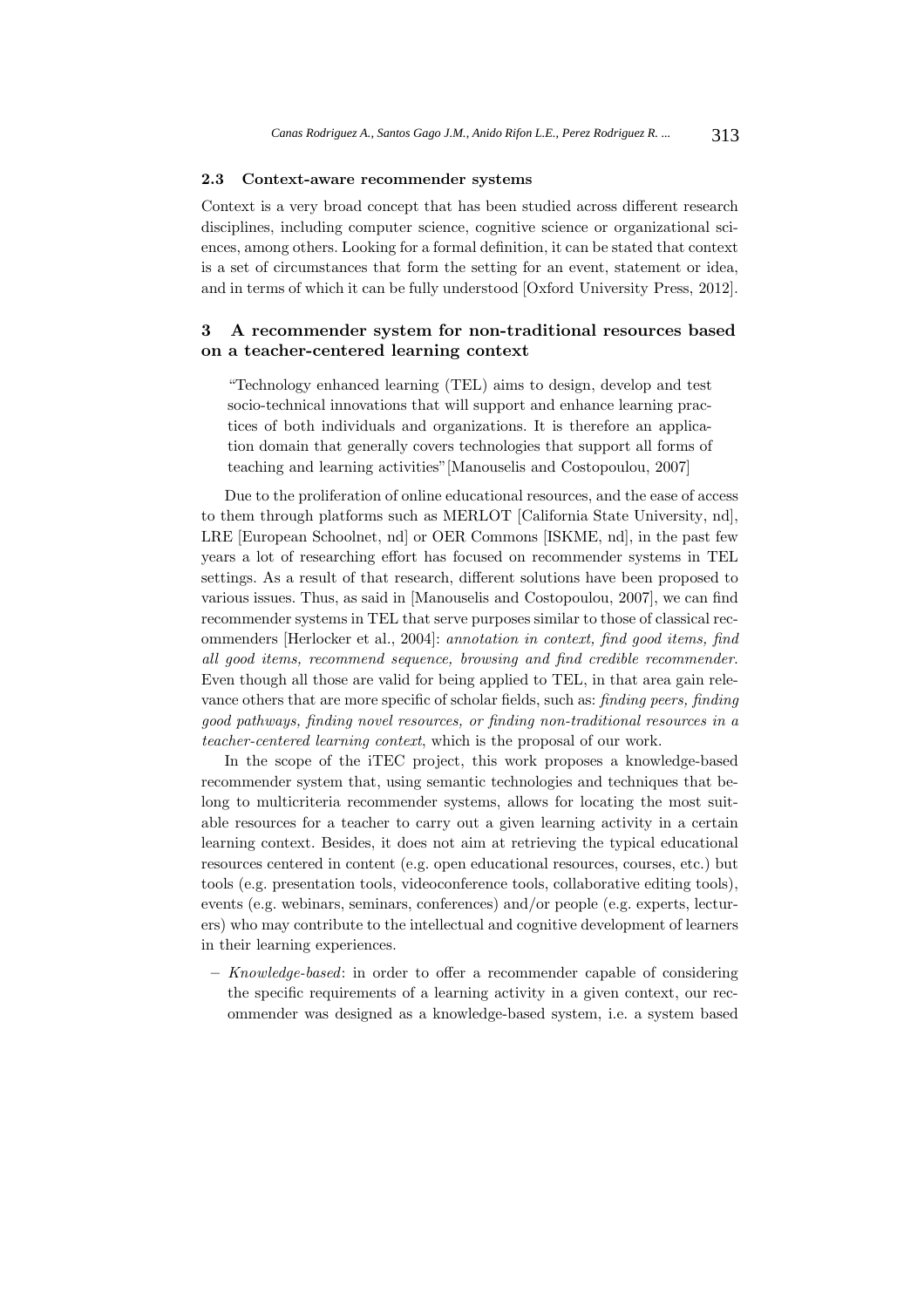on knowledge technologies that uses techniques related to artificial intelligence in problem resolution processes in order to support decision making, learning, and human actions [Akerkar and Sajja, 2009].

- **–** *Built on semantic technologies*: in the construction of a KBS is of crucial importance the correct design and characterisation of an underlying semantic model that grabs the implicit knowledge about the domain. Our semantic model is built on an ontology that gathers the conceptual elements and relationships between them.
- **–** *Teacher-centered learning context*: as we said before, we want to retrieve useful recommendations of educational resources when planning learning activities in a given learning context. Our recommender takes as input, apart from the requirements of the activities that is going to take place, the current set of circumstances of the teacher, i.e. the learning context where the activity is going to be carried out.
- **–** *Multicriteria*: in that recommendation it is necessary to have into account the descriptions available about these resources. More specifically, as there are many factors characterizing a resource (e.g. a tool is characterized by its functionalities, the languages supported, usage cost, etc.; an event is characterized by its knowledge area, its location, etc.; and a person is characterized by its knowledge, its spoken languages, etc.), we will follow an approach combining the estimated partial utility of a resource according to each one of these factors.

#### **3.1 Related work**

Even though our proposal is novel in its formulation of the objectives of the recommender (teacher-centered in a learning context), in the literature we can find several recent works in the TEL field that follow the same conceptual approaches of our system (i.e. knowledge-based recommenders and semantic technologies, context-aware recommenders, multicriteria recommenders), either in an isolated way or combining different concepts. Thus, tackling the use of semantic technologies, [Sancho et al., 2005] proposes a system to adapt instruction based on ontological representations.

Also using semantic tenchnologies, and closest to the concept of recommender, [Santos and Boticario, 2011] and [Lemire et al., 2005] proposes systems to provide learners with personalised and inclusive scenarios. The first one analyse the use of recommenders in e-learning systems for guiding students in learning scenarios. The second work uses inference rules for offering recommendations of educational objects in accordance with the context.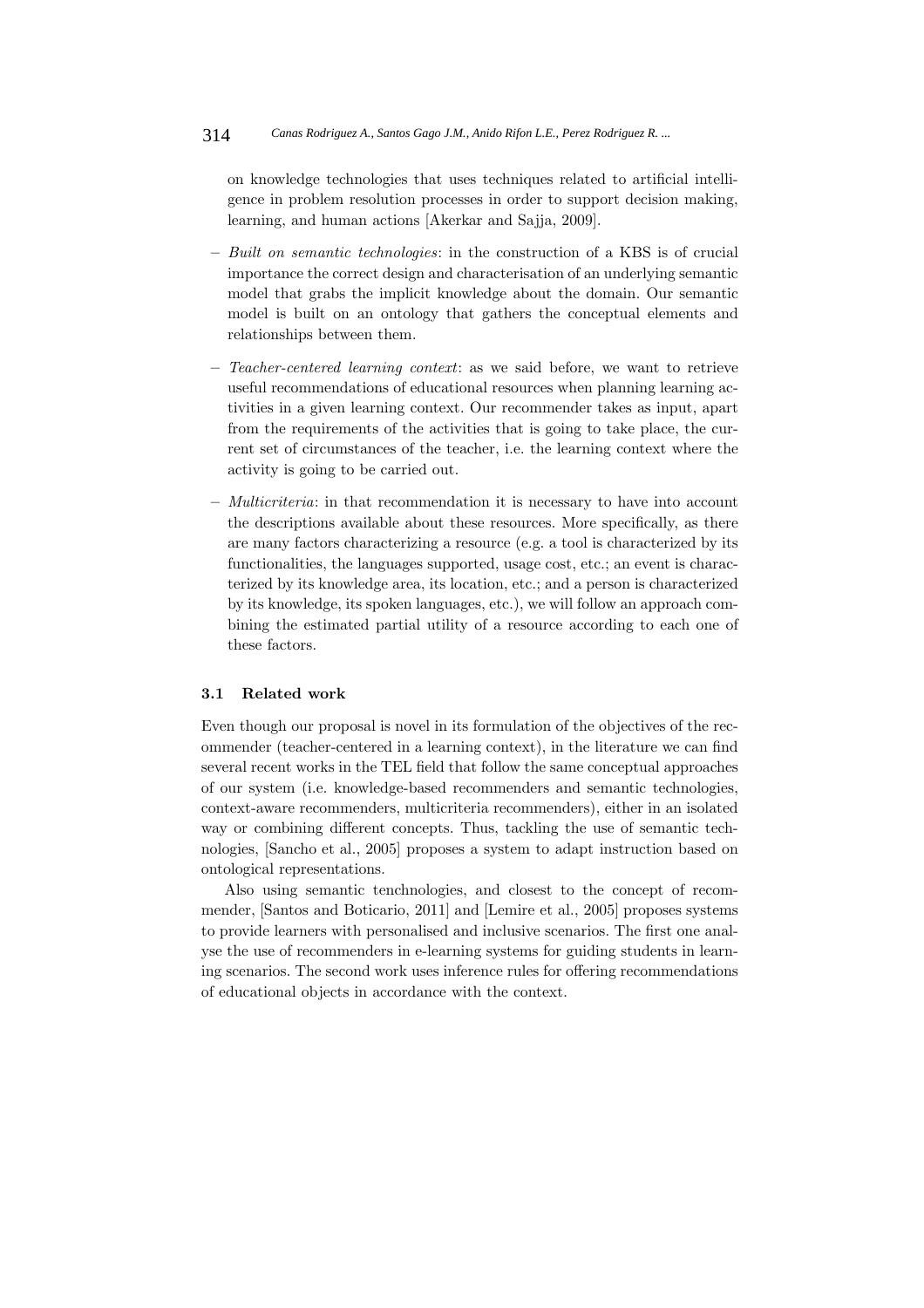Besides, in the line of context-aware recommendation, [Sielis et al., 2011] and [Leony et al., 2013] propose works closely related our systems. Therefore, [Sielis et al., 2011] develops a system to recommend creativity support tools and [Leony et al., 2013] proposes a generic cloud-based architecture for a system that recommends learning elements according to the affective state of the learner.

Finally, about the use of multicriteria approaches in recommenders from the TEL field, we can highlight the works from [Kurilovas et al., 2011] and [Le Roux et al., 2007]. The former does not propose a recommender as such, but they use those techniques for identifying quality criteria that allow for minimising the subjectivity of an expert when evaluating the quality and reusability of educational objects. The latter proposes a recommender that is based on collaborative filtering and that uses MCDM methods for helping students to find postgraduate courses.

#### **3.2 Semantic modelling**

As we stated before, the modelling of the knowledge about the domain is one of the fundamental points on the design of our recommender. This knowledge is represented in an ontology that gathers all the terms and relationships, as well as a set of inference rules for capturing the heuristic knowledge that cannot be expressed using the formalism of Descriptive Logic. Its specification was driven by a strict methodology, and different researching groups that participate in iTEC contributed to the final specification. [Anido et al., 2012] go further in the description of this methodology. In this paper, we present the most interesting concepts from the point of view of the recommender, i.e. learning activity, its context, and the models for the different types of resources: people, events, and tools.

- **Learning Activity** This model includes information on the educational objectives of the activity, as well as about possible educational resources that can be used during their realisation either in an explicit way, indicating a particular resource, or implicitly as a generic description of the kind of resource needed.
- **Context** This model includes the elements that serve to characterise the learning context in which a learning activity is going to take place, such as: start and end dates, localisation, language used for teaching, area of knowledge, age range of learners, and technology that is available in the classroom.
- **Person** This model represents an individual that may contribute to a learning activity in the role of expert in some area of knowledge. The model includes the following properties (among others): areas of expertise, languages, address, and communication channels (e-mail, telephone, etc.).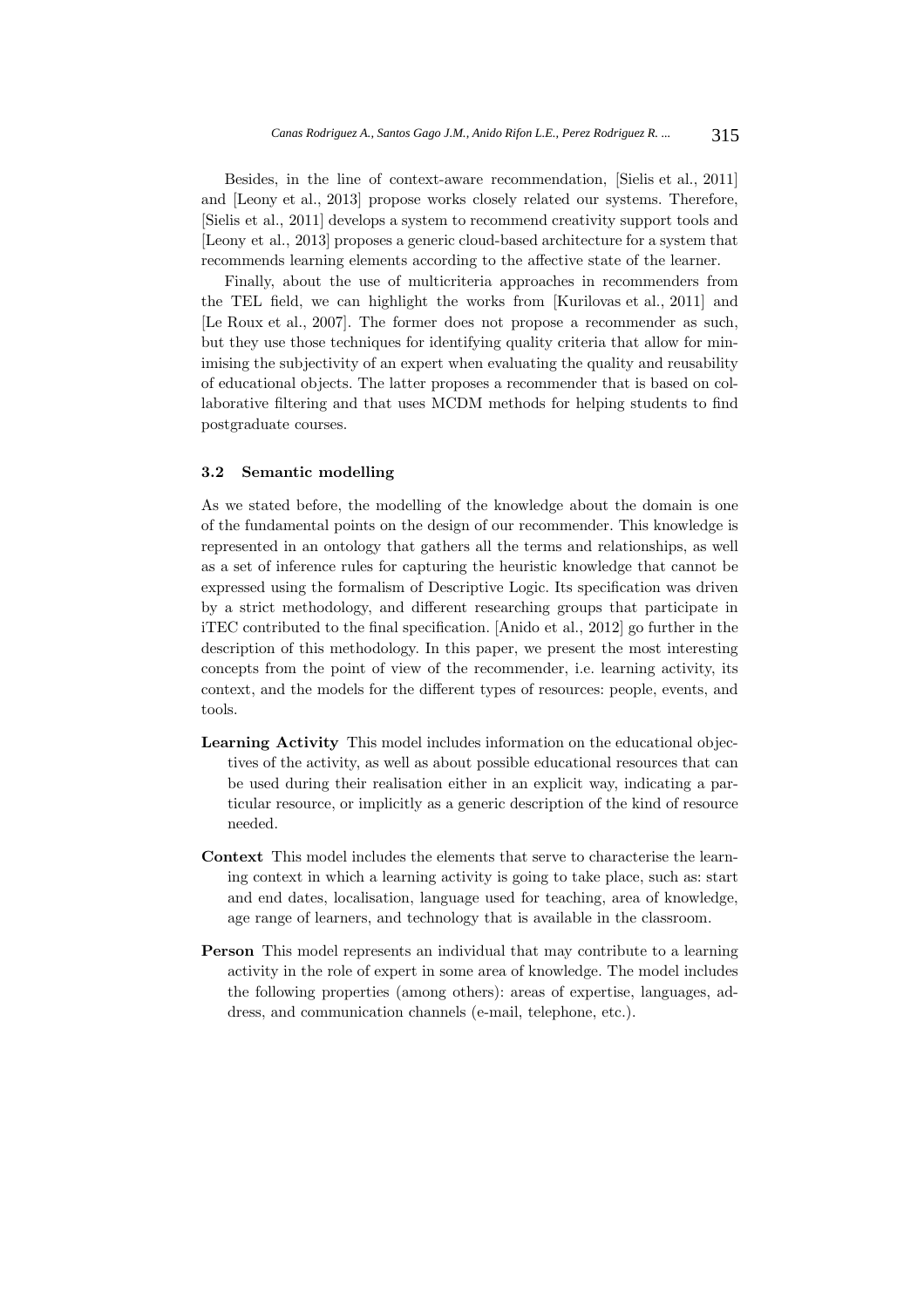- **Event** This model represents something that takes place in a given location at a given date. It includes properties such as: target audience, cost, language, place (e.g. museum, zoo), and location.
- **Tool** It serves to represent hardware and software artifacts that may be used with an educational purpose (e.g. videoconferencing tools, simulation software, serious games, etc.). This model includes properties such as: functionality that the artifact provides, language, cost, recommended age, etc.

#### **3.3 Recommendation process**

The recommendation process has three stages: pre-processing, filtering, and ordering of results by their relevance. All the stages are important though the ordering algorithm (relevance calculation) is the one that has most impact on the results.

In the pre-processing stage, the requirements of a given activity -the generic description of the kind of resources needed- are composed with those from the context, thus forming an integrated set of factors that have to be taken into account when calculating the relevance of resources.

In the filtering stage, some candidates are selected from the Knowledge Base, thus restricting the final number of resources whose relevance is going to be calculated. Due to the impact of this stage in the results, there are three configurable running modes:

- **–** *Strict*: only resources that comply strictly with the requirements of the learning activity are selected.
- **–** *Permissive*: in addition to the resources selected in the point above, this mode includes those resources with incomplete/black properties. Thus, it does not discard those resources that are not perfectly defined.
- **–** *No filtering*: in this mode there is no filtering stage. This mode is specially useful in testing/depuration, as well as in scenarios with a low number of available resources.

Once a subset of valid resources has been obtained, the next stage consists on calculating the degree of relevance for each resource -having into account the requirements of the activity and the context. The heterogeneus nature of the resources and its complex description enforced us to follow a rigorous strategy for obtaining an adequate utility function. Thus, we followed an approach inspired in multi criteria recommender systems, which use analysis techniques from the field of MCDA. Concretely, we followed the general methodology proposed by [Roy, 1996]. We set as the mechanism for calculating the relevance of resources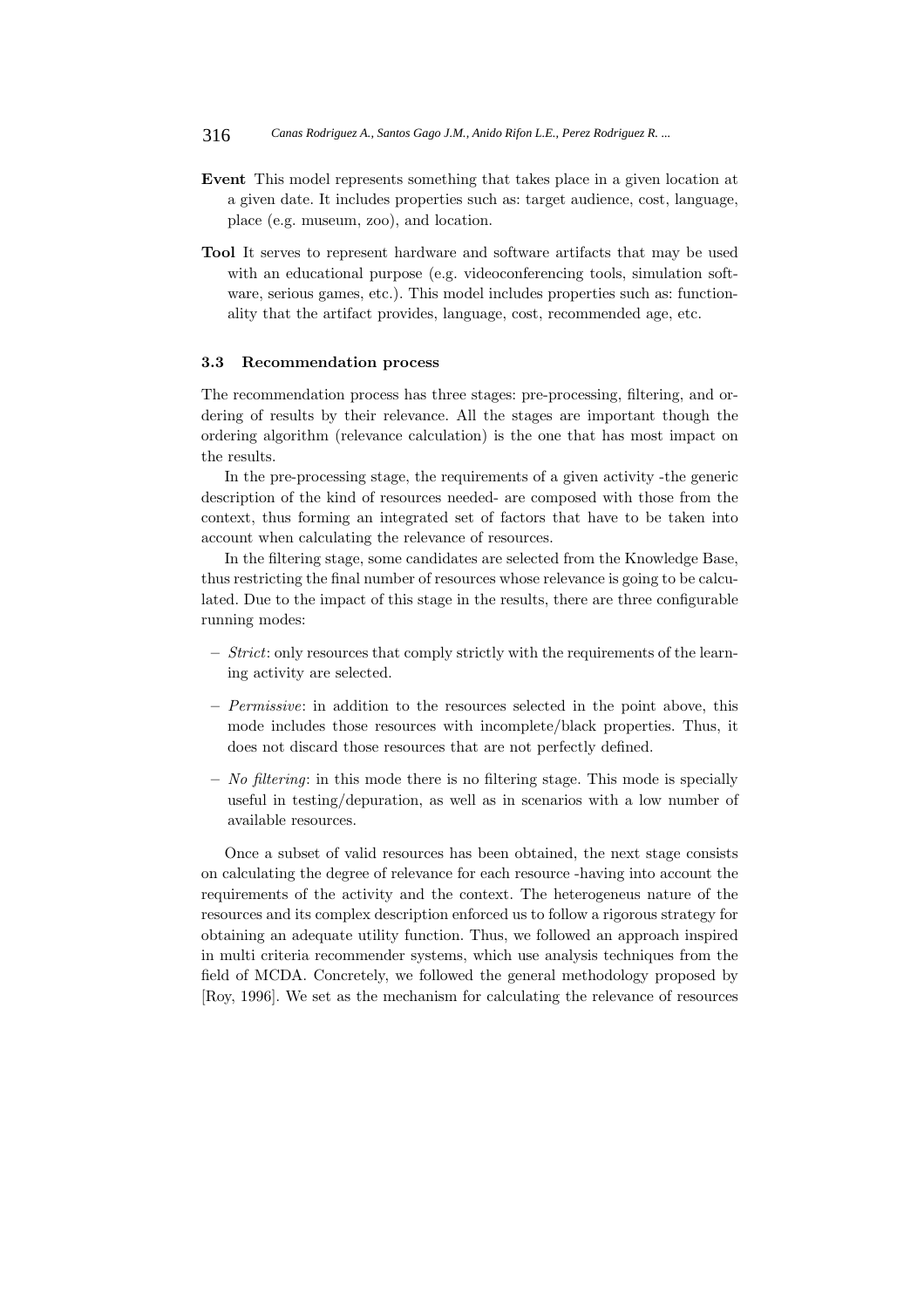the [Equation 1], where  $f_i$  represents the marginal utility function for a given factor and *w<sup>i</sup>* the weight that such a factor will have in the final value of relevance.

$$
\sum_{i=0}^{n} w_i \cdot f_i \tag{1}
$$

Below, we detail the process that we followed for selecting the factors and their associated weights. [Cañas et al., 2013] go further on the decisions made in each of the stages of the followed methodology.

#### **3.4 Selection and weighting of factors**

Both the selection and weighting of factors that are taken into account in the recommendation process have been driven by iTEC Control Boards: a group of experts that collaborate in the project and that include people with technological and pedagogical expertise. In concrete, 53 experts from different institutions participated in this process.

- **–** *Selection*: we generated a document including a description of the general recommendation strategy, as well as the data model of every type of resource, with a collection of all the factors that a priori might play a role in the recommendation process. For each factor, the document included a thorough description of its meaning. After a productive discussion, with more than 100 written commentaries on the idoneity of the factors, we got the set of selected factors.
- **–** *Weighting*: the experts rated the impact that each one of the factors may have in the calculation of the relevance of resources. The following tables summarise the factors that were selected by the Control Boards with their associated weights. [Cañas et al., 2013] go further on the weighting of factors.

[Tables 1, 2, 3] shows selected factors and its weighting.

### **4 Evaluation of the recommender**

At the time of writing this paper, two testing sessions with end users were completed. The first session consisted of a workshop with iTEC end users<sup>4</sup> in the UK, and the second one was a session in Finland. On 18th June 2013 took place in Bolton (UK) a demonstration and testing session of the technologies developed in iTEC (cf. [Figure 1]). As part of it, a presentation of the SDE was performed, and participants could test and assess this tool through a testing questionnaire. In a similar way, the SDE was evaluated in a session in Finland (cf. [Figure 2]).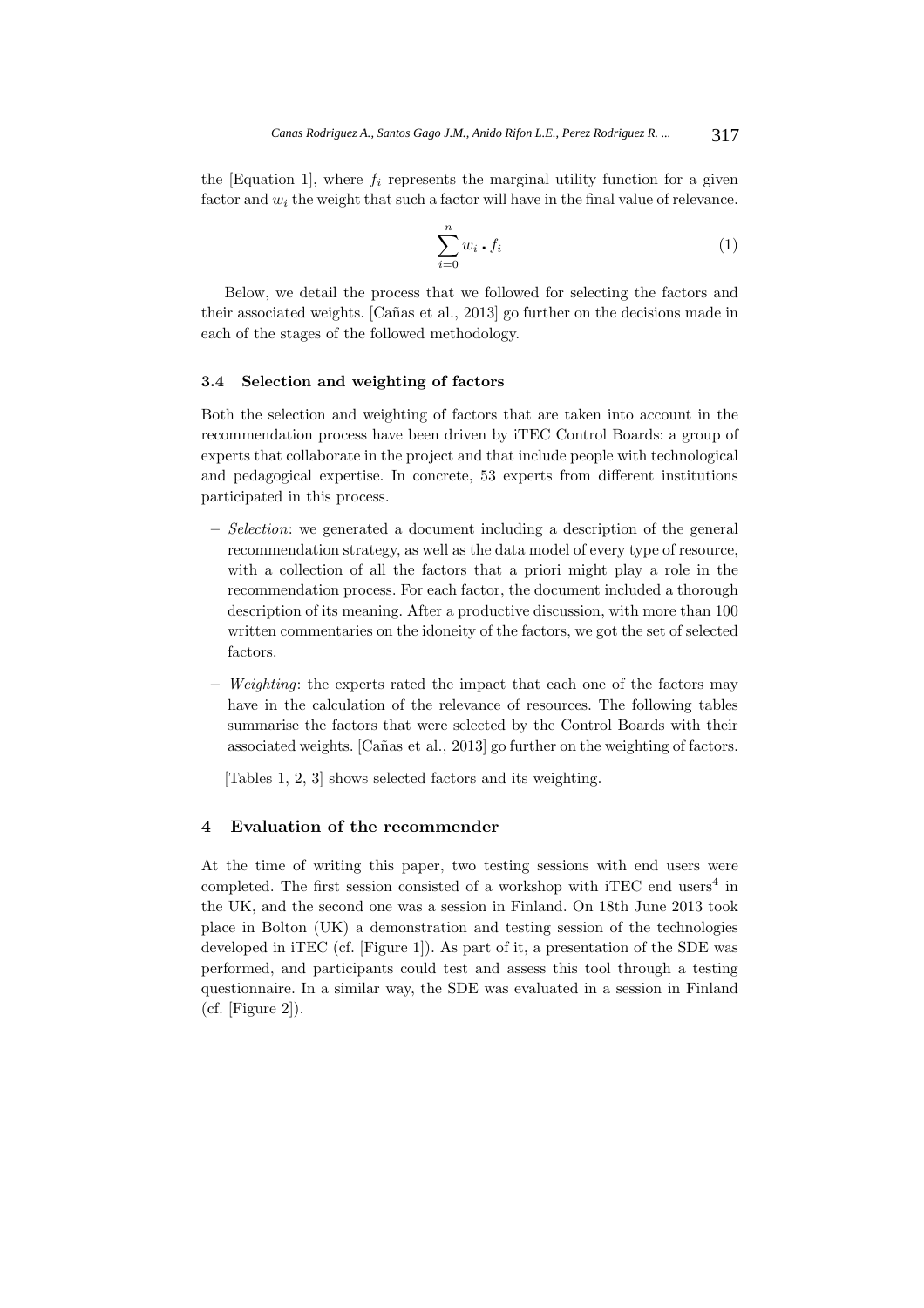| FACTOR $(f_i)$  | <b>DESCRIPTION</b>                                     | WEIGHT<br>$(w_i)$ |
|-----------------|--------------------------------------------------------|-------------------|
| Functionality   | Functionality offered by a tool to a given             | 0.1307            |
|                 | degree.                                                |                   |
| Language        | Language(s) supported by the tool's user<br>interface. | 0.1031            |
|                 |                                                        |                   |
| Type            | Type of the tool (i.e. application or                  | 0.1011            |
|                 | device).                                               |                   |
| Shell           | It ranks tools according to their running              | 0.0976            |
|                 | environment.                                           |                   |
| Age             | It prioritizes tools having as their                   | 0.0976            |
|                 | explicitly specified audience one of the               |                   |
|                 | audiences specified for the context.                   |                   |
| $\mathrm{Cost}$ | It prioritizes tools having no usage cost              | 0.0970            |
|                 | within a specified school (or context).                |                   |
| Rating          | Community popularity.                                  | 0.0916            |
| Technology      | It is targeted to discriminate whether a               | 0.0916            |
|                 | school already has a given tool.                       |                   |
| Competences     | It references the technical expertise of a             | 0.0883            |
|                 | teacher.                                               |                   |
| Education level | It is intended to prioritize tools being               | 0.0979            |
|                 | explicitly targeted to an education level              |                   |
|                 | among those defined for the activity.                  |                   |

**Table 1:** Selected factors and associated weights for resources of type tool.

| $\overline{\text{FACTOR}(f_i)}$ | DESCRIPTION                                                                                                                   | WEIGHT<br>$(w_i)$ |
|---------------------------------|-------------------------------------------------------------------------------------------------------------------------------|-------------------|
| Language                        | It is intended to prioritize persons having<br>as their mother tongue the languages in<br>which an activity is developed.     | 0.1359            |
| Expertise                       | It reflects the expertise of a person in a<br>given subject.                                                                  | 0.1343            |
| Experience                      | It considers previous experience of a<br>person, according to the Learning<br>Activities already performed by this<br>person. | 0.1238            |
| Communication                   | It takes into account the communication<br>tools a person participating in a Learning<br>Activity has available.              | 0.1186            |
| Reliability                     | It indicates the degree of trust that the<br>community, as a whole, has in the person<br>to be selected.                      | 0.1119            |
| Organization                    | It is intended to prioritize persons<br>belonging to the same organization as the<br>Learning Activity creator.               | 0.0998            |
| Rating                          | It indicates the degree of popularity of a<br>person.                                                                         | 0.0984            |
| Geographical                    | It indicates the degree of geographical<br>proximity of the person to the location of<br>the school.                          | 0.0915            |
| Personal<br>relations           | It considers existing relations between the<br>Learning Activity creator and the people<br>who may participate in it.         | 0.0856            |

**Table 2:** Selected factors and their associated weights for a resource of type person.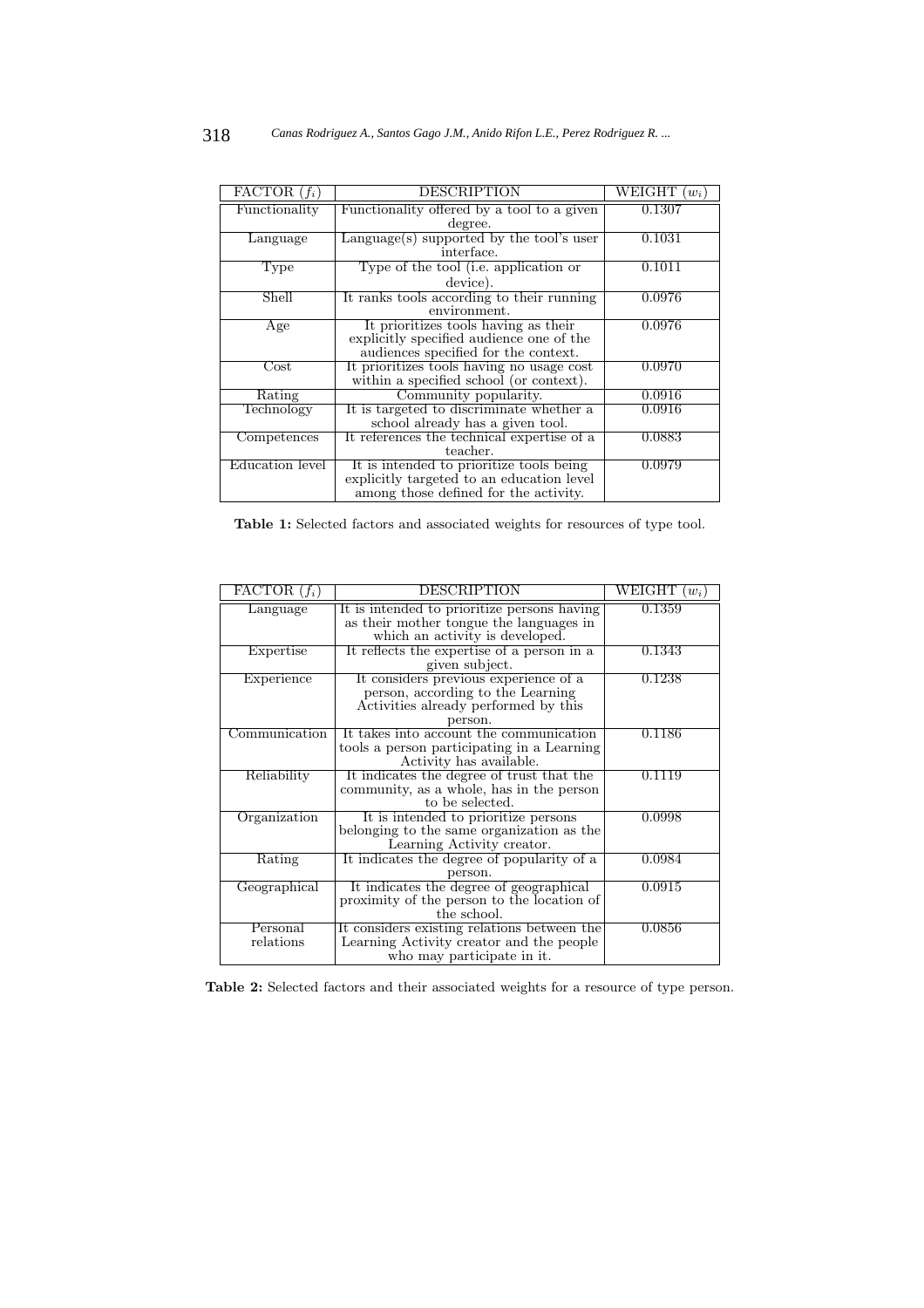| $\overline{\text{FACTOR}}(f_i)$ | <b>DESCRIPTION</b>                          | WEIGHT<br>$w_i$ |
|---------------------------------|---------------------------------------------|-----------------|
| Subject                         | It is used to rate an event according to    | 0.1574          |
|                                 | the event thematic $area(s)$ .              |                 |
| Required tools                  | It is intended to promote online events     | 0.1444          |
|                                 | that can be accesed using some of the       |                 |
|                                 | tools available.                            |                 |
| $\cos t$                        | It is intended to prioritize free events.   | 0.1385          |
| Geographical                    | Degree of geographical proximity of an      | 0.1238          |
|                                 | event to the location of the school where   |                 |
|                                 | the activity is performed.                  |                 |
| Rating                          | Popularity.                                 | 0.1186          |
| Organization                    | Relevance of the event's organizer.         | 0.1186          |
| Audience                        | It prioritizes events having as their       | 0.0995          |
|                                 | explicitly audience one of the audiences    |                 |
|                                 | specified for the context.                  |                 |
| Education level                 | It is intended to prioritize events being   | 0.0995          |
|                                 | explicitly targeted to an educational level |                 |
|                                 | among those defined for the activity.       |                 |

*Canas Rodriguez A., Santos Gago J.M., Anido Rifon L.E., Perez Rodriguez R. ...* 319

**Table 3:** Selected factors for a resource of type event.



**Figure 1:** Testing the recommender in Bolton (UK)

On average, participants on the evaluations think that recommendations on non-traditional educational resources may foster innovation in the classroom. Teachers agree with the vision that new technologies may be very useful in teaching-learning environments, but one hindrance towards the realisation of that vision is the difficulty of knowing what technologies are most adequate for whom. Overall, participants think that recommendations from the SDE is one step forward towards filling the gap between existent, suitable, and useful technologies and being aware of their existence.

<sup>4</sup> Twenty-five teachers participated in Bolton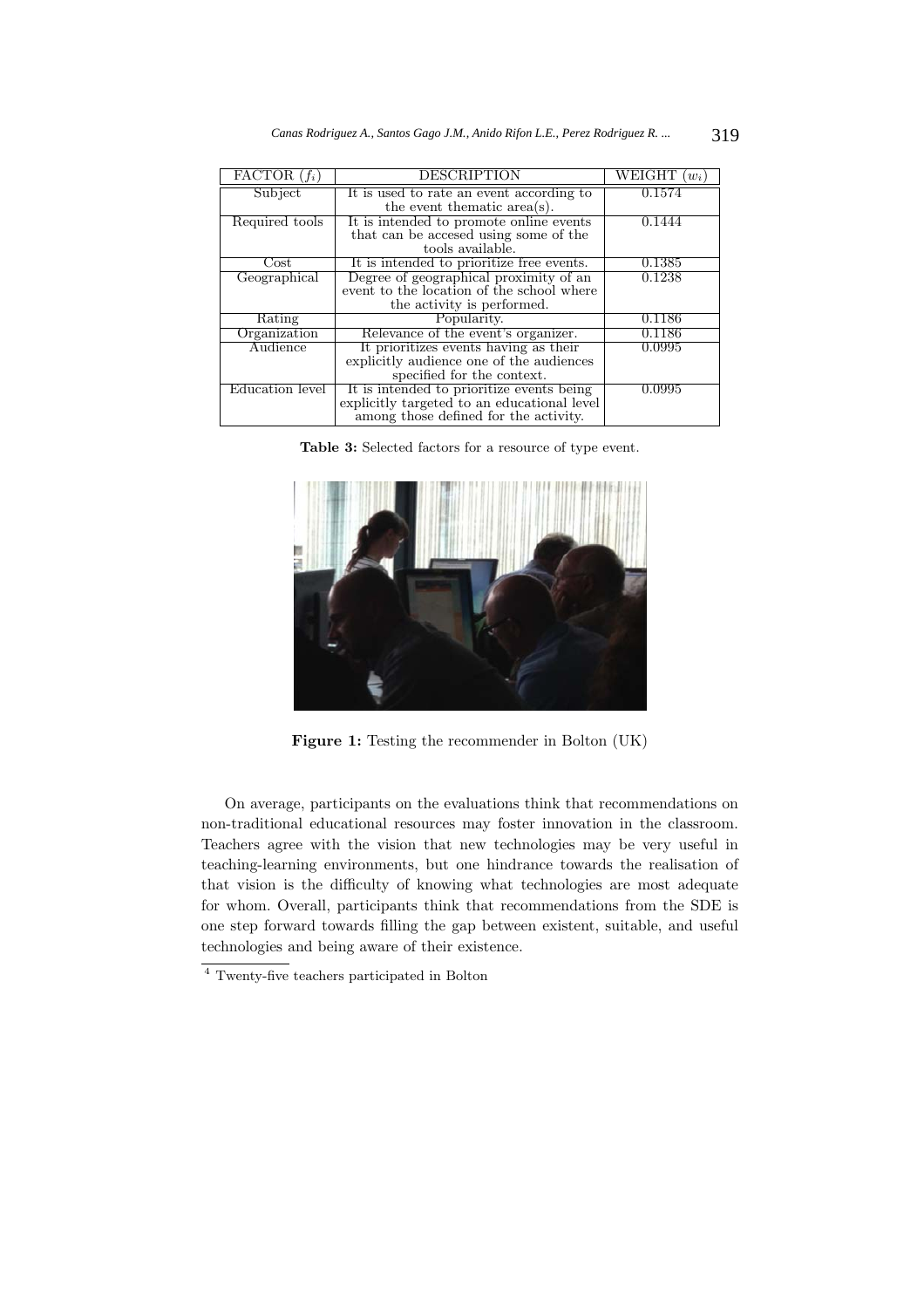

**Figure 2:** Testing the SDE in Oulu (Finland)

#### **4.1 Planning upcoming user studies**

In order to evaluate the recommender, we devised a basic design for an experiment of the type User Study [Shani and Gunawardana, 2011]. The experiment is composed of the following steps:

- 1. We ask the participants to think about a Learning Story on any subject that they usually teach.
- 2. Then, they must use the SDE in order to get recommendations of elements that they might find interesting. In case they find interesting any of those elements they are asked to mark them as favourites.
- 3. After that, they have to use the faceted search on the knowledge base of the SDE. In case they find some interesting elements they must mark them as favourites.

#### **4.2 Measuring precision and recall**

In the field of information retrieval, precision can be defined as the fraction of retrieved elements that are actually relevant for a given user. Recall can be defined as the fraction of relevant instances that are actually retrieved in a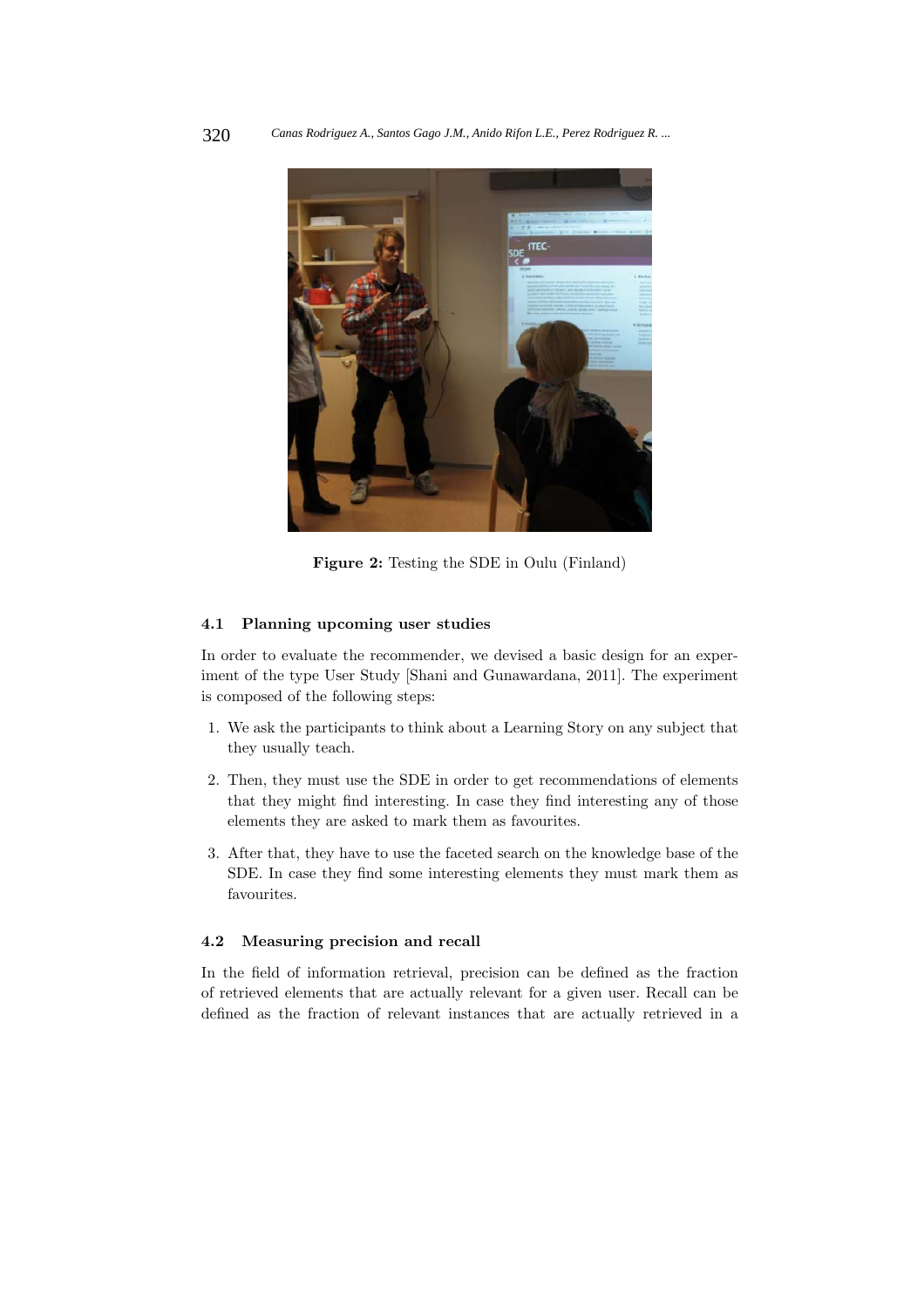recommendation. In order to being able to calculate those measures, we need to capture the interaction of participants in the experiment with the user interface, and define when a particular element is relevant for a given user. For the SDE, an element is relevant for a certain user when he/she bookmarks it -that is, the element is saved as a favourite one.

The following user story serves to illustrate how the experiment works: *"John Doe plans to create a Learning Story about astronomy. After registering in the SDE -entering his profile and his learning context- the system displays 10 recommended applications that might be interesting for him. From that set of recommendations, John selects two which he considers very relevant: Google Moon and Sky Map. Besides, John performs a faceted search on the SDE's knowledge base and he find two more applications: Virtual Planetarium and Solar System for Kids; which he bookmarks as favourites"*. For this user story, the measures of precision and recall would be, respectively:

- **–** *Precision*: there are 2 relevant applications from the 10 that the SDE recommends. In this particular case, the recommender has a precision of 20%.
- **–** *Recall*: the recommender has displayed 2 applications from the set of 4 applications which are relevant. Therefore, the recommender has a recall of 50% for this particular case.

In order to get the overall measures of precision and recall we just have to apply the same strategy over the complete set of recommendations for all participants in the experiment.

#### **4.3 Adjusting the weights of factors**

We also need a metric that allows us to calculate to what extent the weights of factors are appropriate, so that we may tune them in order to improve recommendations. Let's see the implementation of a strategy for adjusting the weight of factors, which we illustrate with another user story: *"John Doe is planning a Learning Story about Astronomy. He would like to incorporate the attendance to some event on Astronomy as part of the Learning Story. In order to discover events that may have an educational value he uses the SDE, which displays 10 recommended events, most of them at less than 20km of distance from John's school. Nevertheless, John bookmarks one that will take place at 50km of distance. John is not satisfied with those events, therefore he performs a faceted search on the SDE's knowledge base and chooses 2 more events, which will take place in a city that is at 100km of distance from John's school"*. This user story highlights that the importance that the recommender concedes to geographic proximity is overestimated -at least in John's case. In order to calculate in which sense the factor of geographic proximity must be adjusted we perform the following calculations: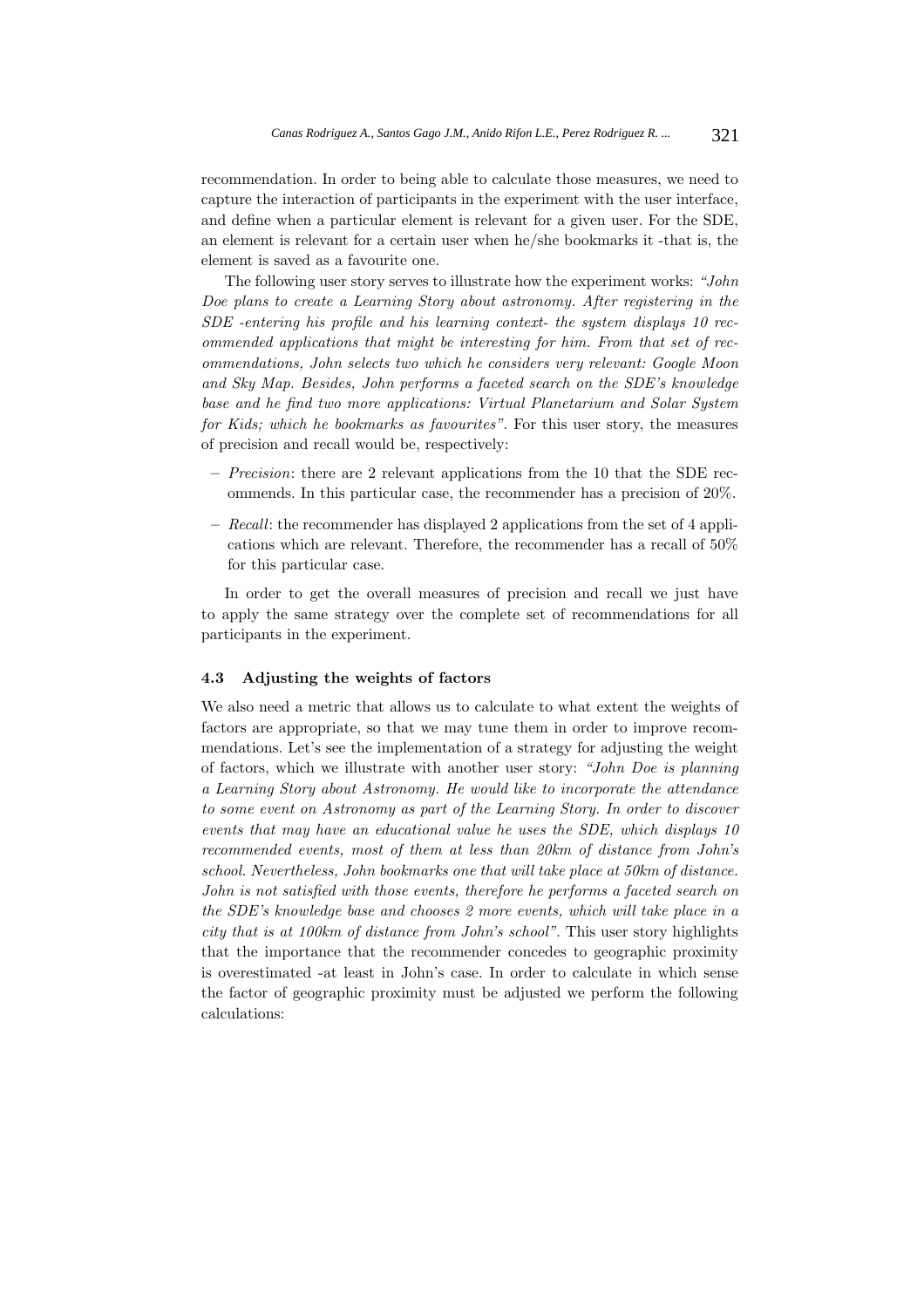- **–** We calculate the mean value of the distance of events that appear in the recommended results.
- **–** We calculate the mean value of the distance of the events that John Doe bookmarks as favourites.
- **–** Since the mean value of the distance for the events that John has bookmarked as favourites is bigger than the mean value of the distance for the recommended ones, this enables us to infere that the weight of the factor known as geographic proximity has been overestimated.

We have to repeat the same calculations for all the participants in the experiment in order to known whether the geographic proximity factor has been overestimated or underestimated.

Following this approach, we can calculate how accurate is the weight of the factor known as rating. Let's see how this could work with another user story: *"Jane Smith is preparing a Learning Story about Biology, and she decides to check the recommendations from the SDE. The mean value for the rating of the applications that the SDE recommends is of 7. Jane bookmarks as favourite one she considers to be interesting: BioBlender, whose rating is 9.5. Besides, Jane performs a faceted search and bookmarks another application whose rating is 8.5"*. This user story allows us to illustrate the case in which the importance that the SDE concedes to the factor known as rating is understimated for a particular user. We just need to repeat this calculation for every user participating in the experiment in order to decide in which direction the weight of the factor known as rating must be adjusted.

#### **5 Conclusions**

This paper has described a recommender system for non-traditional educational resources -tools, people, events- that is based on semantic technologies and that was developed, and evaluated, in the scope of a large scale FP7 european project in the area of education. As the main contributions of our research we can highlight the following ones.

The definition of a semantic model that characterises the universe of discourse that the recommender uses, and that is also the basis for the definition of a common language shared between the different iTEC working packages. This semantic model was implemented as an ontology, which constitutes the core of the intelligence of the recommender. The scope of the ontology developed is very broad, as it models concepts such as learning activities, contexts, technologies, events, people, and many other elements that are specific to the euducation area.

The recommender system presented in this paper provides recommendations for technologies, events, and people (e.g. experts). This constitutes an innovative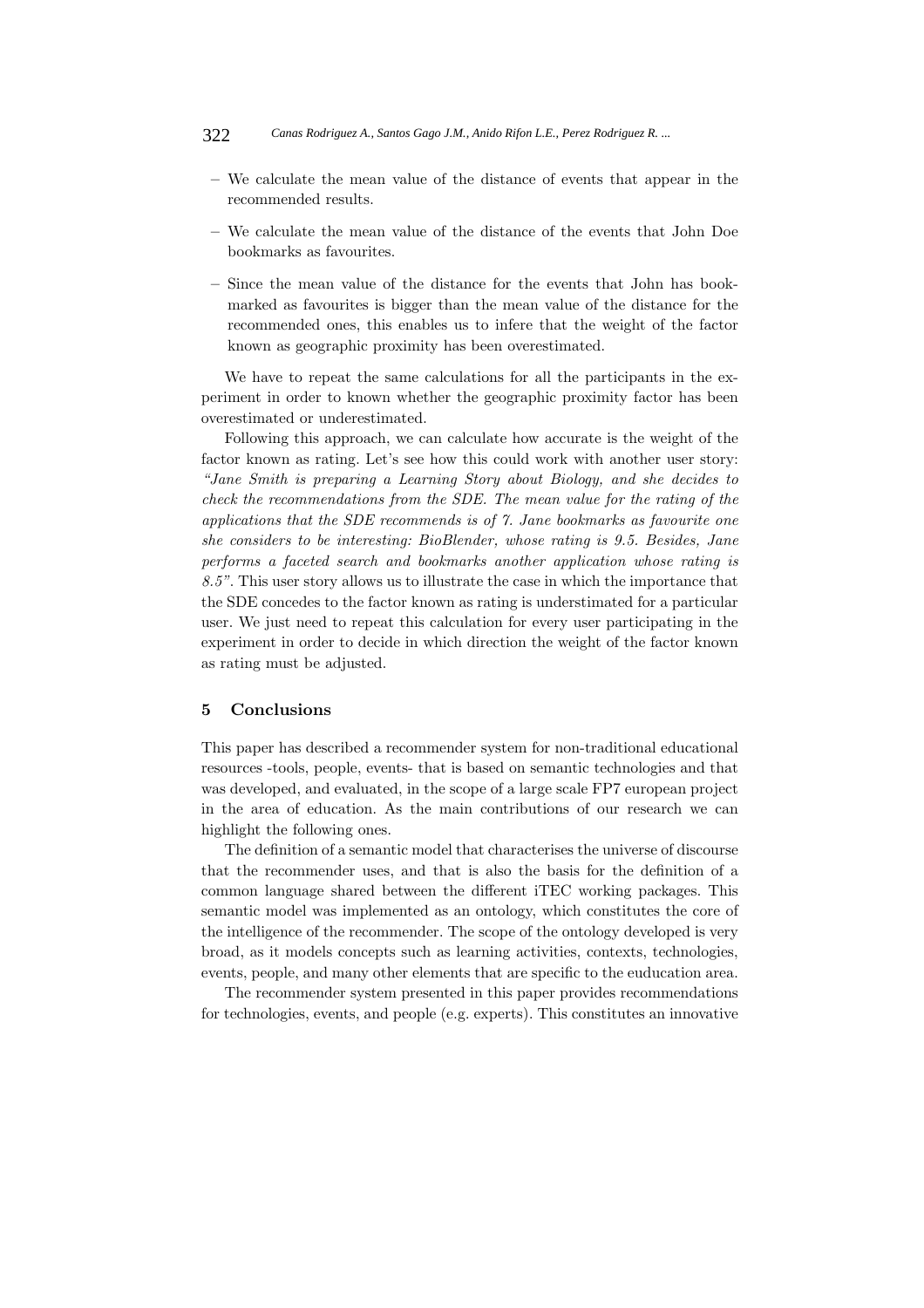approach, at least in the area of recommender systems applied to education. Besides, the recommendation strategy is based on the learning context, rather than on students' and teachers' preferences. The recommender's API is publicly available, and it is ready to be consumed from client applications that want to make use of recommendations. We tested the recommender with final users, in two experiences with teachers in Oulu (Finland) and Bolton (UK), and the first results were quite promising.

As future work, we plan to extend the testing of the recommender to all the classrooms involved in the iTEC project (around 200 schools all over Europe), which will serve to refine the recommendation algorithms, taking into account ratings of recommendations by final users.

#### **Acknowledgement**

This work presented on this article is partially supported by the European Commission's FP7 programme – project iTEC: innovative Technologies for an Engaging Classroom (Grant nr. 257566) and the Spanish Ministry of Science and Innovation under grant "Methodologies, Architectures and Standards for adaptive and accessible e-learning (Adapt2Learn)" (TIN2010-21735-C02-01).

The content of this paper is the sole responsibility of its authors and it does not represent the opinion of the European Commission or the Spanish Ministry of Science and Innovation, which are not responsible of any use that might be made of the information contained herein.

#### **References**

- [Abbas, 2010] Abbas, A. E. (2010). General decompositions of multiattribute utility functions with partial utility independence. *Journal of Multi-Criteria Decision Analysis*, 17(1-2):37–59.
- [Adomavicius et al., 2011] Adomavicius, G., Manouselis, N., and Kwon, Y. (2011). Multi-criteria recommender systems. In Ricci, F., Rokach, L., Shapira, B., and Kantor, P. B., editors, *Recommender Systems Handbook*, pages 769–803. Springer US.
- [Adomavicius and Tuzhilin, 2011] Adomavicius, G. and Tuzhilin, A. (2011). Contextaware recommender systems. In Ricci, F., Rokach, L., Shapira, B., and Kantor, P. B., editors, *Recommender Systems Handbook*, pages 217–253. Springer US.
- [Akerkar and Sajja, 2009] Akerkar, R. and Sajja, P. (2009). *Knowledge-Based Systems*. Jones and Bartlett Publishers, Inc., USA, 1st edition.
- [Anido et al., 2012] Anido, L. E., Caeiro, M., Cañas, A., Fernández, M. J., Míguez, R., Alonso, V., and Santos, J. M. (2012). D10.2 - Support for implementing iTEC Engaging Scenarios V2. European Commission's FP7 iTEC project.
- [Burke, 2002] Burke, R. (2002). Hybrid recommender systems: Survey and experiments. *User Modeling and User-Adapted Interaction*, 12(4):331–370.
- [California State University, nd] California State University (n.d.). Merlot ii. multimedia educational resource for learning and online teaching.
- [Cañas et al., 2013] Cañas, A., Alonso, V. M., Santos, J. M., Anido, L. E., and Fernández, M. J. (2013). Providing event recommendations in educational scenarios. In Casillas, J., Martínez-López, F. J., Vicari, R., and De la Prieta, F., editors,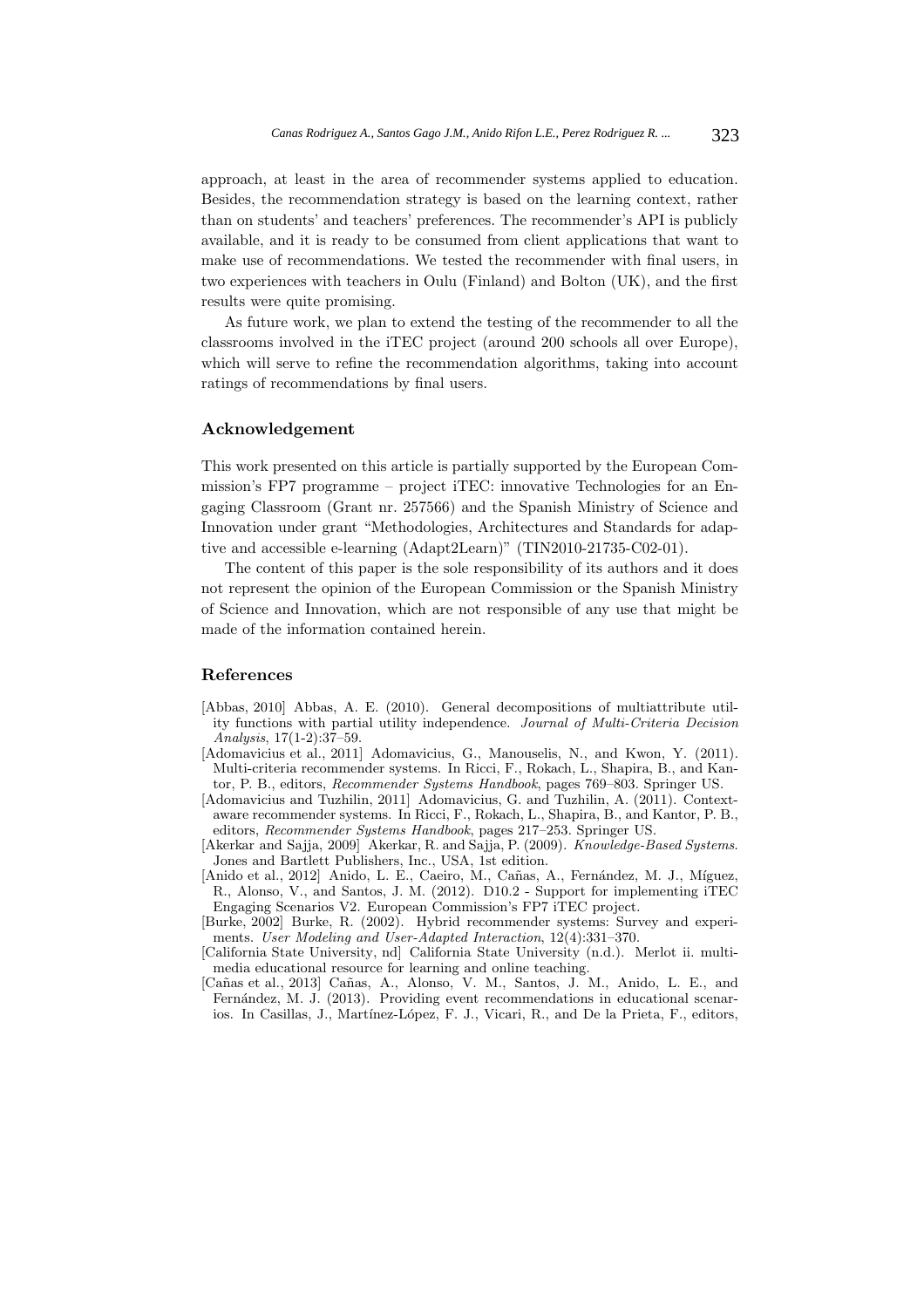*Management Intelligent Systems*, volume 220 of *Advances in Intelligent Systems and Computing*, pages 91–98. Springer International Publishing.

[Doumpos et al., 2009] Doumpos, M., Marinakis, Y., Marinaki, M., and Zopounidis, C. (2009). An evolutionary approach to construction of outranking models for multicriteria classification: The case of the electre tri method. *European Journal of Operational Research*, 199(2):496 – 505.

[European Schoolnet, nd] European Schoolnet (n.d.). Learning resource exchange.

- [Fernandez et al., 2009] Fernandez, E., Navarro, J., and Bernal, S. (2009). Multicriteria sorting using a valued indifference relation under a preference disaggregation paradigm. *European Journal of Operational Research*, 198(2):602 – 609.
- [Figueira et al., 2005] Figueira, J., Greco, S., and Ehrgott, M. (2005). *Multiple Criteria Decision Analysis: State of the Art Surveys*. Springer Verlag, Boston, Dordrecht, London.
- [Griffiths et al., 2012] Griffiths, D., Johnson, M., Popat, K., Sharples, P., and Wilson, S. (2012). The wookie widget server: a case study of piecemeal integration of tools and services. *Journal of Universal Computer Science*, 18(11):1432–1453.
- [Herlocker et al., 2004] Herlocker, J. L., Konstan, J. A., Terveen, L. G., and Riedl, J. T. (2004). Evaluating collaborative filtering recommender systems. *ACM Trans. Inf. Syst.*, 22(1):5–53.
- [Herrick, 2009] Herrick, D. R. (2009). Google this!: Using google apps for collaboration and productivity. In *Proceedings of the 37th Annual ACM SIGUCCS Fall Conference: Communication and Collaboration*, SIGUCCS '09, pages 55–64, New York, NY, USA. ACM.

[ISKME, nd] ISKME (n.d.). OER Commons. Open Educational Resources.

- [iTEC Project, 2012] iTEC Project (2012). iTEC Composer. European Commission's FP7 iTEC project.
- [Jacquet-Lagrèze and Siskos, 2001] Jacquet-Lagrèze, E. and Siskos, Y. (2001). Preference disaggregation: 20 years of mcda experience. *European Journal of Operational Research*, 130(2):233 – 245.
- [Kurilovas et al., 2011] Kurilovas, E., Vinogradova, I., and Serikoviene, S. (2011). Application of multiple criteria decision analysis and optimisation methods in evaluation of quality of learning objects. *IJOPCD*, 1(4):62–76.
- [Lakiotaki et al., 2011] Lakiotaki, K., Matsatsinis, N., and Tsoukià ands, A. (2011). Multicriteria user modeling in recommender systems. *Intelligent Systems, IEEE*,  $26(2):64 - 76.$
- [Lakiotaki et al., 2008] Lakiotaki, K., Tsafarakis, S., and Matsatsinis, N. (2008). Utarec: a recommender system based on multiple criteria analysis. In *Proceedings of the 2008 ACM conference on Recommender systems*, RecSys '08, pages 219–226, New York, NY, USA. ACM.
- [Le Roux et al., 2007] Le Roux, F., Ranjeet, E., Ghai, V., Gao, Y., and Lu, J. (2007). A course recommender system using multiple criteria decision making method. *Proceedings on Intelligent Systems and Knowledge Engineering ISKE2007*.
- [Lemire et al., 2005] Lemire, D., Boley, H., McGrath, S., and Ball, M. (2005). Collaborative filtering and inference rules for context-aware learning object recommendation. *Interactive Technology and Smart Education*, 2(3):179–188.
- [Leony et al., 2013] Leony, D., Gélvez, H. A. P., Muñoz-Merino, P. J., Pardo, A., and Kloos, C. D. (2013). A generic architecture for emotion-based recommender systems in cloud learning environments. *Journal of Universal Computer Science*, 19(14):2075– 2092.
- [Liu et al., 2011] Liu, L., Mehandjiev, N., and Xu, D.-L. (2011). Multi-criteria service recommendation based on user criteria preferences. In *Proceedings of the fifth ACM conference on Recommender systems*, RecSys '11, pages 77–84, New York, NY, USA. ACM.
- [Malekmohammadi et al., 2011] Malekmohammadi, B., Zahraie, B., and Kerachian, R. (2011). Ranking solutions of multi-objective reservoir operation optimization models